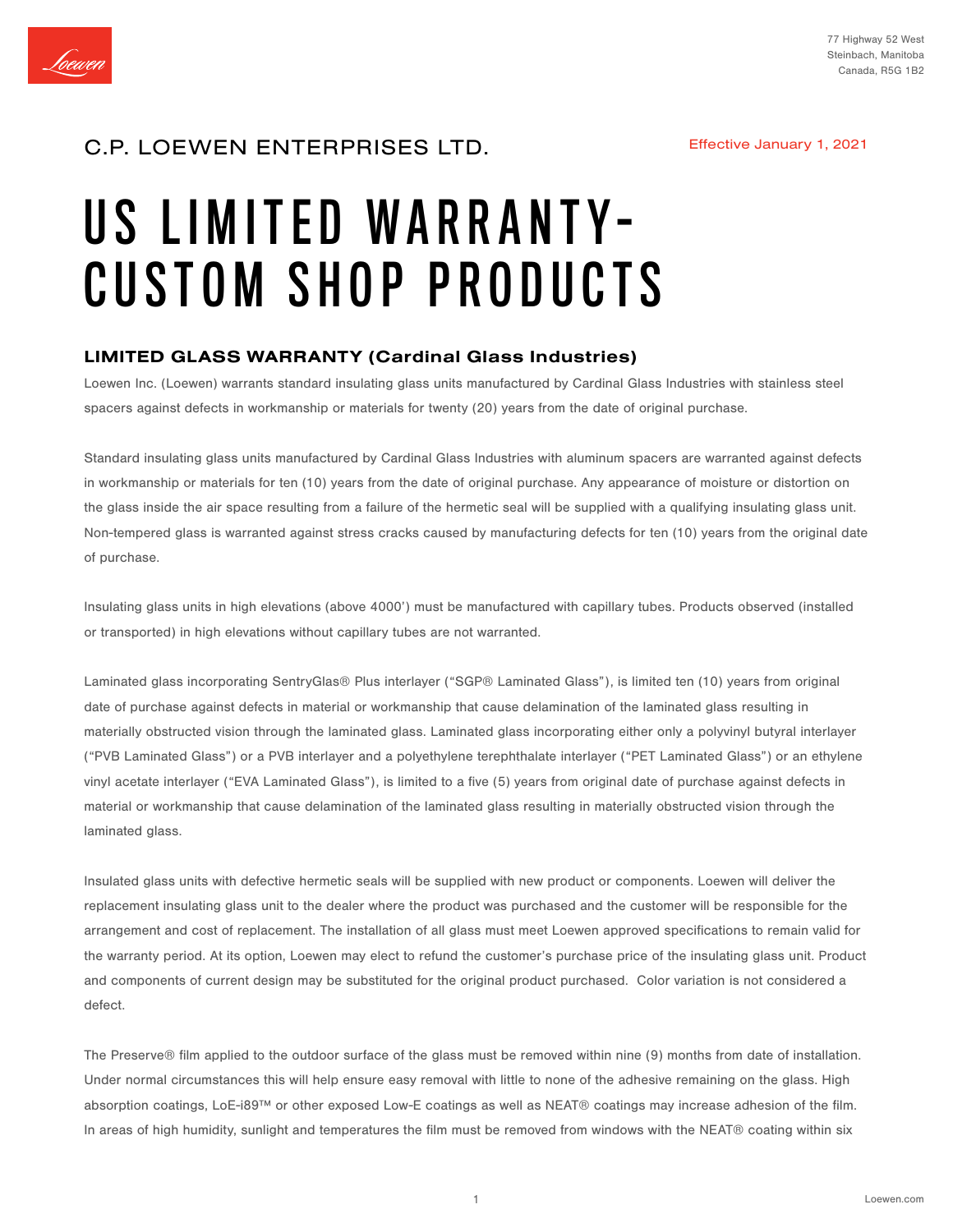

(6) months from the date of installation. Upon rare occasion, a faintly visible line could appear when there is moisture on the glass at the location where the film overlaps. This history, or ghosting, is not considered a defect.

## LIMITED GLASS WARRANTY (Agnora Ltd.)

Loewen Inc. (Loewen) warrants standard insulating glass units manufactured by Agnora Ltd with stainless steel spacers against defects in workmanship or materials for ten (10) years from the date of original purchase

## LIMITED GLASS WARRANTY (Other)

All other sealed units, glass, and/or glass components are supplied with the same warranties, limitations, and exclusions that Loewen receives from its supplier(s).

## WOOD COMPONENT LIMITED WARRANTY

Loewen warrants wood components on products against defects in materials or workmanship that affect product performance for a period of five (5) years from the date of original purchase. Thereafter, Loewen at its sole option, may repair or replace the defective component(s) with the same or equivalent product(s) or component(s) by delivering the replacement component(s) to the dealer where the product was purchased. The customer is responsible for the arrangement and cost of installation and/or replacement. At its option, Loewen may elect to refund the customer's purchase price of the product component(s).

## COMPONENT LIMITED WARRANTY

Loewen warrants all non-glass components including locks, hardware, hinges, and non-wood components against defects in materials or workmanship that affect product performance for a period of one (1) year from the date of original purchase. During the warranty period, Manufacturer, at its sole option, may repair or replace the defective component(s) with the same or equivalent product(s) or component(s) by delivering the replacement component(s) to the dealer where the product was purchased. The customer is responsible for the arrangement and cost of installation and/or replacement. At its option, Loewen may elect to refund the customer's purchase price of the product component(s).

Oil Rubbed finishes include an applied oil and variation in color between individual pieces of hardware is normal and should be anticipated. Repeated handling of oil rubbed bronze hardware will create the bronze or brass patina that is the distinguishing characteristic of oil-rubbed and rustic bronze finishes. Oil rubbed bronze and rustic bronze are "living finishes" with no protective coating. With time or frequent handling, the dark oiled appearance will wear away revealing the bronze or brass substrate beneath. This is considered normal and not a warranted item. The appearance of these finishes will vary depending on usage, supplier and environmental conditions such as, but not limited to, high salt concentrations. This patina process is considered normal and not a warranted item.

## ACCOYA® COMPONENT LIMITED WARRANTY

Manufacturer warrants Accoya® components on products against defects in materials or workmanship that affect product performance for a period of twenty (20) years from the date of original purchase. All other wood components are covered under Loewen's Limited Warranty for Custom Shop Products. During the warranty period, Loewen, at its sole option, may repair or replace the defective component(s) with the same or equivalent product(s) or component(s) by delivering the replacement component(s) to the dealer where the product was purchased. The customer is responsible for the arrangement and cost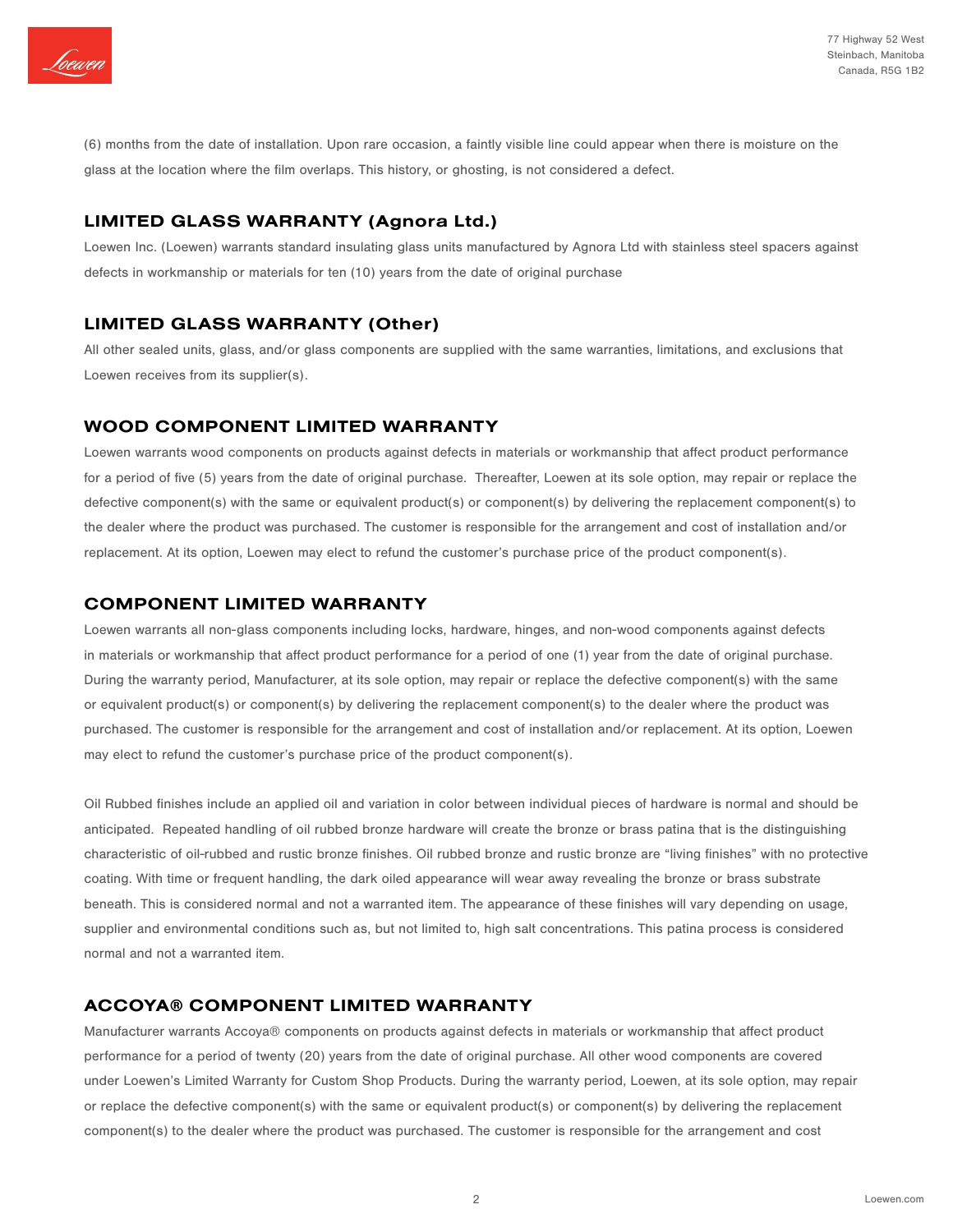

of installation and/or replacement. At its option, Loewen may elect to refund the customer's purchase price of the product component(s).

## FINISHES

#### EXTERIOR CLADDING FINISHES

Loewen's standard aluminum finish is warranted for a period of twenty (20) years from the date of original purchase against manufacturing defects resulting in chalk (in excess of ASTM D-4214 number eight (8) rating, determined by the procedure outlines in ASTM D-4214), fade (more than five (5) Delta-E Hunter units (square root of the sum of square Delta L, Delta a, and Delta b) as determined by ASTM method D-2244 method 6.3, and loss of adhesion (peeling), per AAMA (American Architectural Manufacturer's Association's Specification 2605, except where provided below. Anodized finishes are warranted to be free from manufacturing defects for a period of ten (10) years from the date of original purchase, except where provided below. Fiberglass cladding components are warranted free from manufacturing defects for a period of ten (10) years from the date of original purchase. Fading or color changes may not be uniform if the surfaces are not equally exposed to the sun and elements, which is not considered a defect.

The factory applied protective film on the exterior of some metal clad components is required to be removed within ninety (90) days from date of installation.

Products installed in coastal environments (within one (1) mile of a sea coast or other salt water source) must be cleaned thoroughly with mild detergent soap and water. This must be done every three (3) months as a minimum, and more frequently if necessary to prevent the build-up of salt or corrosive residue. Any chips or scratches must be repaired immediately and not left exposed to the elements. Aluminum clad painted products in these environments are warranted to be free from manufacturing defects that result in abnormal corrosion or deterioration of the exterior cladding or finish for a period of ten (10) years, including anodized sills used on sliding and swinging doors. The determination as to whether abnormal corrosion or deterioration in coastal environments and/or in areas of high salt concentration has occurred will be made at Loewen's sole discretion.

Coastal environments can be extremely corrosive and some finish deterioration is normal and should be expected. Areas with higher salt concentration that are within one (1) mile of a sea coast or other salt water source may have more deterioration occurring.

Except as stated above, anodized finishes are not warranted in coastal or high salt concentration environments.

Failure to comply with the regular cleaning and maintenance requirements within the specified schedule will invalidate this warranty. Thorough cleaning of all exterior window and door surfaces (including those not visible when the operating unit is closed) must be undertaken with mild soap and water and a complete fresh water rinse.

Documented proof of regularly scheduled cleaning is required. A maintenance log as well as instructions on cleaning can be found in the "Care and Maintenance of Exterior Aluminum Cladding" section found at www.loewen.com.

Loewen at its sole option will supply materials for repair or equivalent product(s) or component(s) for the remaining warranty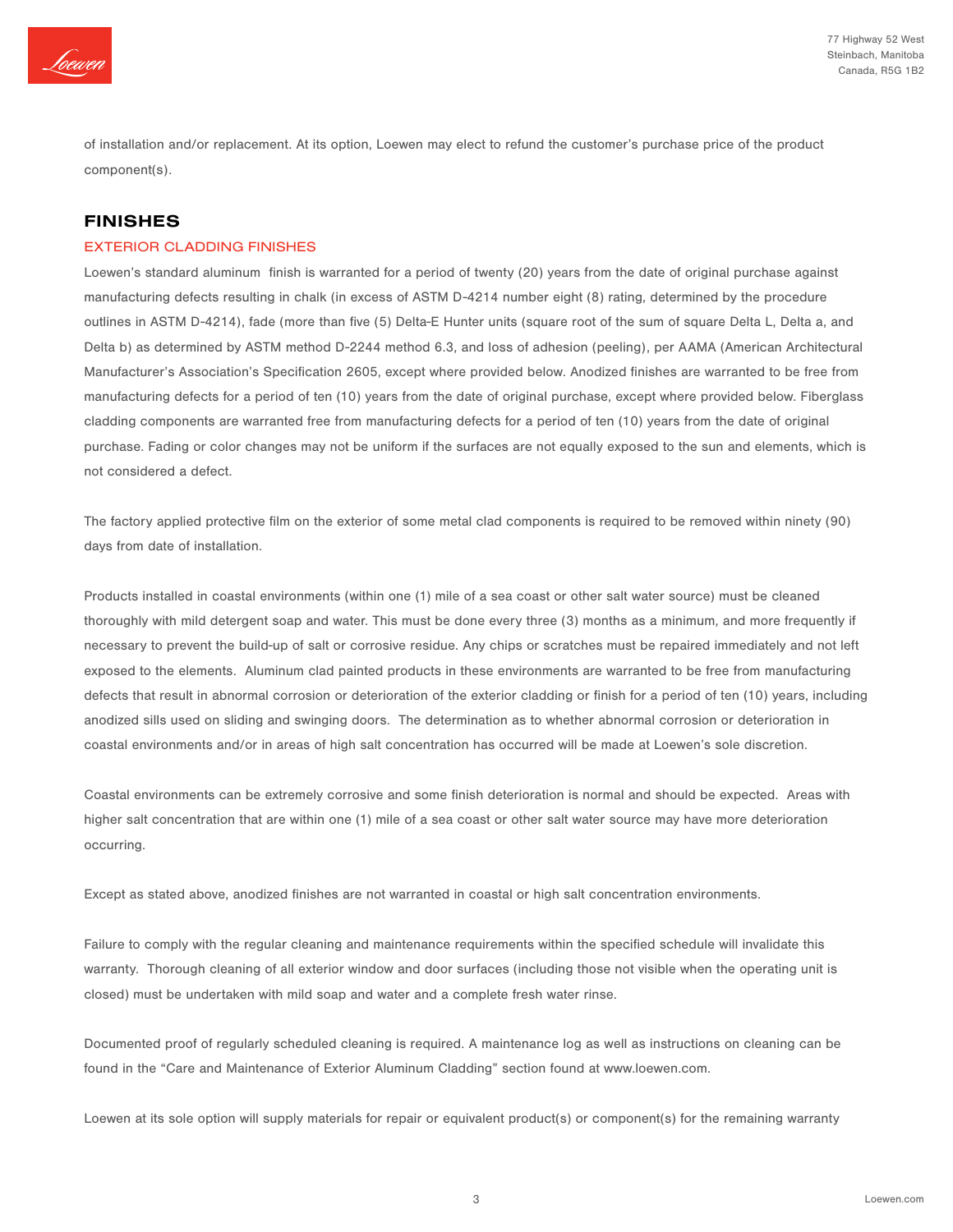

period by delivering the replacement components to the dealer where the product was purchased. The customer is responsible for the arrangement and cost of installation and/or replacement. At its option, Loewen may elect to refund the customer's purchase price of the product component(s).

#### CYPRIUM COLLECTION

Refer to the Loewen Limited Warranty for warranty coverage on Cyprium products

#### EXTERIOR AND INTERIOR FINISH WARRANTY

Refer to the Loewen Limited Warranty – Factory Applied Finishes for warranty coverage found under the performance and warranty section at www.loewen.com.

## REPLACEMENT PARTS

Replacement parts provided by Manufacturer staff or agents are warranted for ninety (90) days or the balance of the existing warranty, whichever is greater.

## WARRANTY LIMITATIONS

Product and components of current design may be substituted for the original product purchased. Texture and color variation, nail holes, and fastener marks are not considered defects. Labor is not covered by warranty and will be at the expense of the customer.

Clad and non-clad panels for all doors including but not limited to Bifold, LiftSlide, and MultiSlide must be properly finished according to Loewen finishing instructions immediately upon delivery to the jobsite. These instructions can be found under the "Guidelines for Finishing your Loewen Windows and Doors" section found at www.loewen.com.

Electric window operators, retractable screens, and other accessories supplied with Manufacturer products are warranted for the same warranties, limitations, and exclusions that Manufacturer receives from its supplier.

Screens are not designed to, nor will they prevent falls.

Suitability and compliance with building codes and standards (local or other), including building components, design and installation of flashing and/or sealing systems, and the use of Manufacturer's product is the responsibility of the purchaser, user, architect, contractor, installer, or other building professional.

The preparation of the rough opening for large openings such as those required by, but not limited to, Lift and Slide, MultiSlide and Bifold doors have unique requirements. Structural headers that allow for deflection no greater than 1/8"along the unsupported length once the header is fully loaded are required. Special care needs to be taken when installing any unit including transoms above such large opening units.

Manufacturer is not responsible for site measurements or the determination of structural and architectural requirements for the installation of fenestration products. Site specifications are typically the responsibility of building professionals or engineers to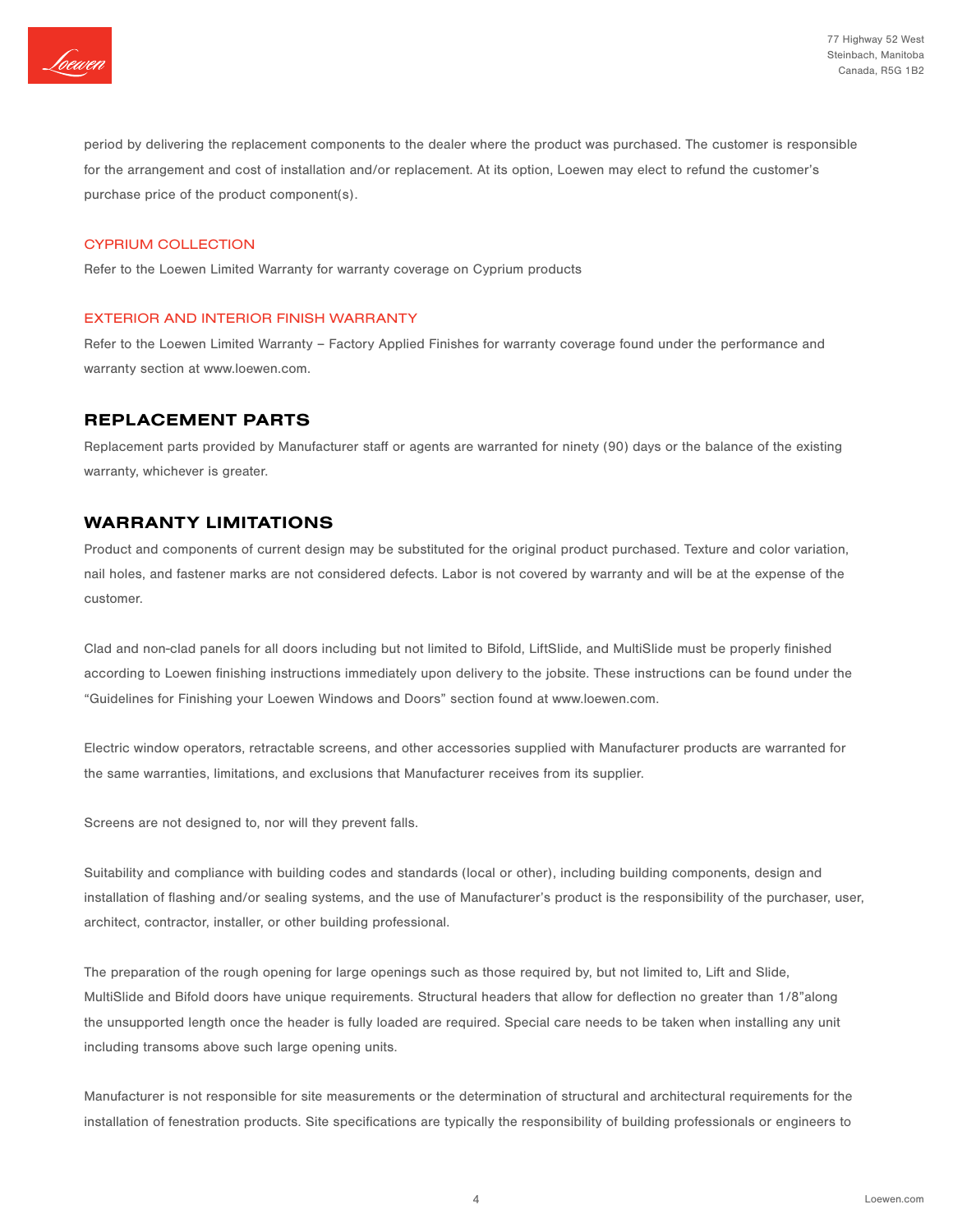

determine.

All warranty categories are non-prorated except as listed.

This limited warranty supersedes all previous versions and notifications, is not transferable, and applies to product purchased and installed in The United States. The warrantor is Loewen Inc.

## EXCLUSIONS

This limited warranty excludes coverage for damage to Manufacturer's units or non-Manufacturer components and materials as a result of the failure of components covered by the warranty.

This warranty does not cover:

- Touch-up Paint.
- Factory applied primer.
- Factory applied primer is meant to assist in the adhesion of a field applied finish top coat and is not meant to provide protection in an unfinished state over an extended period of time.
- Minute paint fracturing which may occur in proper fabrication of building parts.
- Scratches, abrasions, or other damage caused by improper handling or cleaning.
- Repainting or refinishing costs after replacement of defective components.
- Costs for installation, loss of time, inconvenience, delays in construction, or late delivery.
- Normal wear or discoloration of finishes, including tarnishing; and condensation or frost on exposed surfaces of the insulating glass unit, either on the inside or on the outside of the house resulting from excessive humidity.
- Cracked, shattered or broken glass; damage due to application of films, fixtures or decorations.
- Minor glass imperfections which do not impair structural integrity or obscure normal vision, including minor scratches and curvature of the glass, are not considered defects and are excluded from coverage.
- Visual distortion in tempered, heat strengthened and or laminated glass is to be expected. This is not considered a defect. Bi-stable glass characteristics are normal in oversized tempered and heat strengthened glass. This is not considered a defect. This can be reduced by using thicker glass and sizes that are more rectangular than square.
- Damage due to direct heat or flame.
- Damage or failure of hermetic seals from improper installation.
- Insulating glass units installed in units not manufactured by Manufacturer.
- Other manufacturer's glass or insulating glass units, unless factory installed by Manufacturer.
- Insulating glass units manufactured with Georgian Polished Wire glass installed in doors.
- Retention of Argon or other inert gas present in insulating glass at time of manufacture.
- Bending of metal components may lead to surface deformation and should be anticipated
- Damage from accident, improper handling, alteration or misuse.
- Damage occurring in transit after leaving the Manufacturer's plant or truck.
- Damage occurring in the customer's storage facility, on site prior to or during construction, through vandalism, theft, or from any other cause beyond Manufacturer's control.
- Damage to products or structures resulting from improper installation, including, but not limited to, nonstandard and/or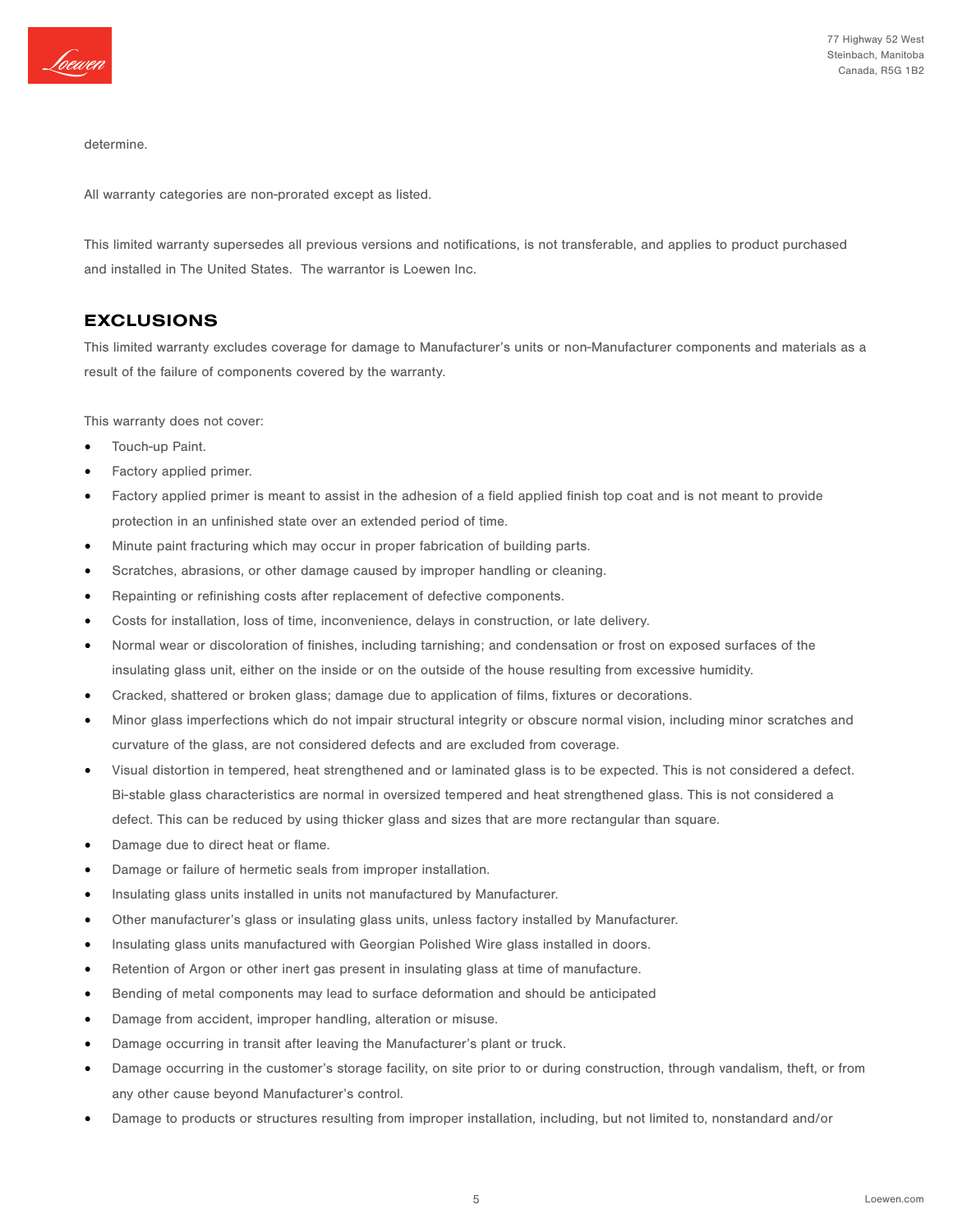

improper installation including non-vertical, upside down, on the side, out of square and out of plumb.

- Damage to products resulting from improper storage.
- Installation in structures lacking adequate moisture drainage or moisture management including units installed without flashing and units with Exterior Insulation and Finish Systems ("EIFS") without proper drainage systems.
- Deficiencies in construction, building design and maintenance.
- Damage resulting from exposure to extreme weather, excessive humidity or excessive dryness.
- Bleed through of resin, pitch or tannins
- Damage while in an unfinished or unprotected state (may include distortion or splitting of wood components). Interiors must be primed, sealed, or finished within 14 days of delivery. Exteriors must be primed, sealed, or finished immediately upon delivery.
- Corrosion and related damage.
- Use of brick wash, chemical solvents or other inappropriate cleaners.
- Acts of God, nature, war, or terrorism.
- Modifications and alterations to product and/or repair or service of the product by anyone other than manufacturer.
- Any use of the product other than for which it was intended.
- The use of 1 3/8" doors for exterior purposes.
- The use of Alder wood for exterior use.
- True plank doors or plank overlays.
- Flush panel doors
- Wood screen door panels for warpage or bowing
- Products installed in or near pools, saunas, hot tubs, or other high-humidity environments
- Variations in wood color, texture, pattern and/or grain. These are natural characteristics of wood and are not considered defects.
- Doors installed with an inadequate overhang above. An adequate overhang refers to an overhang projecting the distance away from the door that is at least equal to one-half of the elevation difference between the bottom of the door and the base of the overhang structure at a minimum.
- Oversized product.
- Doors above 84" in height must have a multipoint lock installed.

Defects shall be defined by any characteristic, flaw, failure, weakness, imperfection, or error, determined by Manufacturer to be defective in material or workmanship, under normal use.

Minimal flexing of door panels or door warpage is considered a defect when the deflection exceeds 8 mm (5/16"), providing the door is manufactured with standard multi-point lock and hinge preparation. Minute fracturing of paint finishes is not considered a defect and is excluded from coverage. For doors over 84 in height, a multipoint is required and the warpage is limited to any 84" portion of the door. Warpage will be measured by placing a straight edge or a taut line on the concave face of the door and determining the maximum distance from the straight edge or line to the door face. The door must be properly hung and finished with all surfaces being sealed and cannot be the result of an improperly installed door jamb or a wall out of plumb. Multi-point locks must be activated and used at all times.

Flush track for LiftSlide and other products and flat/low profile door sills are not warranted against water or air intrusion of any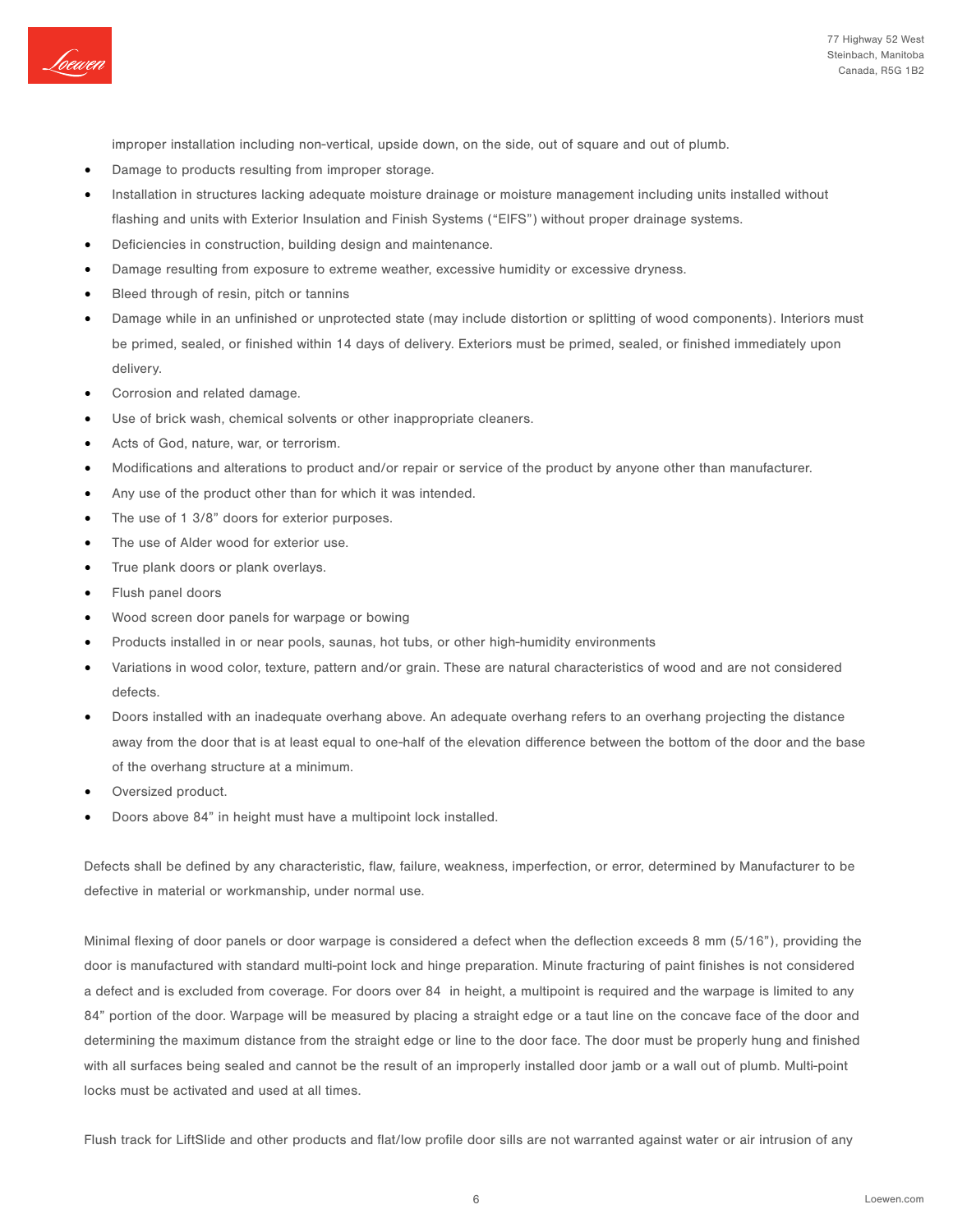

sort. The Owner must make sure that these units are installed in an area that is covered and not exposed to unfavorable weather conditions. The Owner takes full responsibility for the installation and use of these products.

Loewen published performance ratings are representative of average performance and are not warranted for specific units or applications. Product performance can vary and will change over time. Examples of situations that can have an impact on performance include but are not limited to shipping and handling, installation, maintenance, exposure to weather events or conditions that exceed published DP / PG values and normal wear and tear.

Custom Shop products are tailored to project specifications and as such, may be untested. Untested product shall make no claim of performance nor will they carry labels relating to performance grade or thermal performance. The warranty for Custom Shop products will vary from core Loewen products.

## WARRANTY CONDITIONS

THE LIMITED WARRANTY SET FORTH BY THE MANUFACTURER IN THIS DOCUMENT EFFECTIVE JANUARY 1, 2021 IS THE ONLY EXPRESS WARRANTY APPLICABLE TO THESE PRODUCTS. NO ONE IS AUTHORIZED TO MODIFY OR EXPAND THIS LIMITED WARRANTY. THE ABSOLUTE LIMIT OF LOEWEN'S LIABILITY IS THE PURCHASE PRICE OF THE PRODUCT. THERE IS NO OTHER EXPRESS WARRANTY. ANY IMPLIED WARRANTIES, INCLUDING THOSE OF MERCHANTABILITY AND FITNESS FOR A PARTICULAR PURPOSE, ARE LIMITED TO THE DURATION OF THE EXPRESS WARRANTY PROVIDED HEREIN. THIS LIMITED WARRANTY IS THE EXCLUSIVE REMEDY, AND LIABILITY FOR INCIDENTAL OR CONSEQUENTIAL DAMAGES UNDER ANY AND ALL WARRANTIES IS EXCLUDED TO THE EXTENT PERMITTED BY LAW.

Some states do not allow the exclusion or limitation of incidental or consequential damages or limitations on how long an implied warranty lasts, so the above exclusion or limitation may not apply to you. This warranty gives you specific legal rights, and you may also have other rights, which vary from state to state.

## RECEIVING PRODUCT

Upon receipt of product, it is mandatory that an inspection immediately occurs, verifying that the products received are what was ordered. In addition, the product(s) need to be checked for potential freight damage and/or defects.

If the claimed nonconformity is for a warped component, Manufacturer may defer repairing or replacing the product for a period up to twelve (12) months from date of claim or the date when the product was installed, to permit conditioning and equalization to humidity and temperature conditions. This deferred period will not be counted against the warranty period. In obvious cases of uncorrectable warp, the product will be replaced immediately.

If a product is perceived to be defective, Manufacturer must be notified within thirty (30) days of delivery. To make a claim, contact the Manufacturer dealer where the original purchase was made and provide the order number, item number, or other information verifying the date of purchase.

If the problem is not resolved within a reasonable period of time, please contact Manufacturer directly.